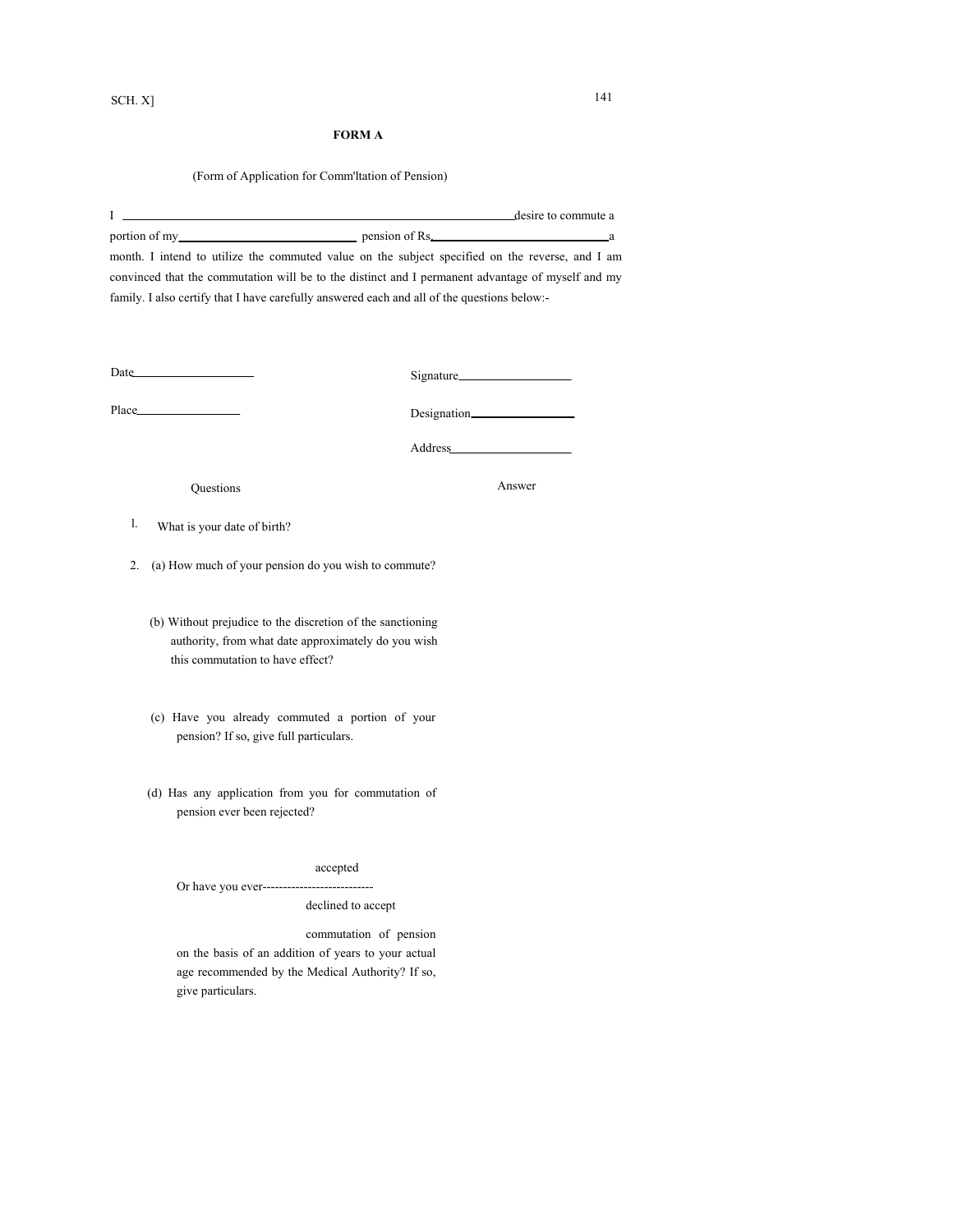## $142$  [SCH, X

### FORM *A--(Continued)*

- 3. Have you any debts or liabilities? Give particulars.
- 4. Have you a wife? Detail the members of your family dependent on you with their respective ages.
- 5. What was your monthly income from all sources during the past year? Give particulars.
- 6. Do you suffer from any complaint likely to shorten life? If so, state its nature.
- 7. (a) What is the number of your pension payment order?
	- (b) Name the treasury from which you draw your pension or propose to draw your pension and commutation money.

At what station (near the area in which you are ordinary resident) would you prefer your medical examination to take place?

Date Signature

Place

For use in cases of applicant's still in service or whose pension has not been sanctioned.

Forwarded for report to the Accountant General, Srinagar.

Place Signature Signature

Date Designation

Note.--The class of pension (Superannuation/Retiring/lnvalid/Compensantory) should be stated and if the amount is not known a suitable modification should be made in the form.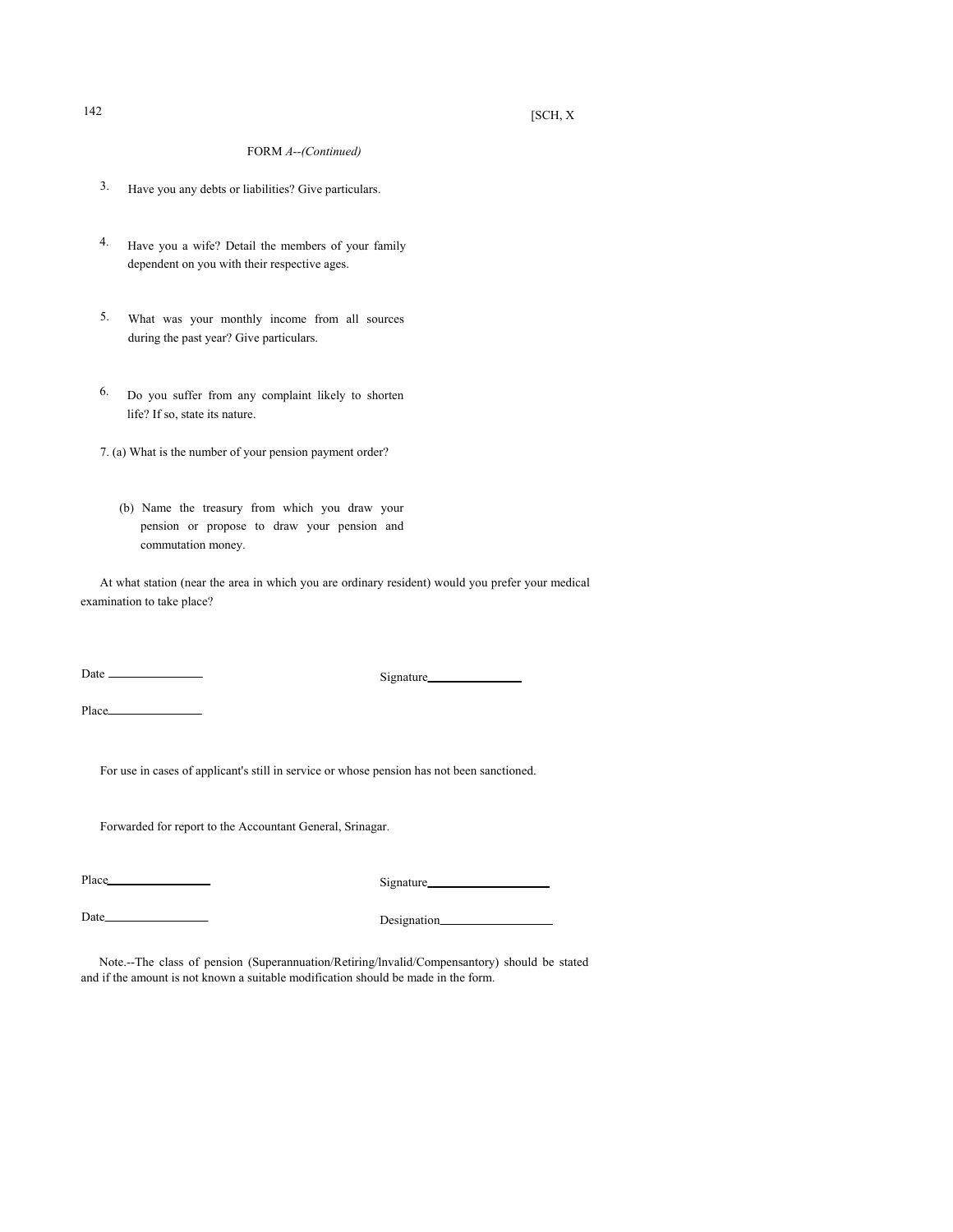#### **REVERSE OF FORM "A"**

#### **PART I**

Statement of object or objects on which the commuted value will be spent.

*Note.--The* applicant must give full information of his financial position, the need for commutation and the advantage to be derived therefrom. If, for example he proposed to purchase or build a house he should state the rent he pays for a hired buildings, whether he has secured a site or negotiated for a building, etc. Debts must be detailed with the amount and rate of interest against each, and the applicant must explain to what extent commutation means a saving in charge on interest and the like. Where a business enterprise is the object, it is necessary to state capital outlay working expenses the prospect of business in the locality, profits anticipated and so on.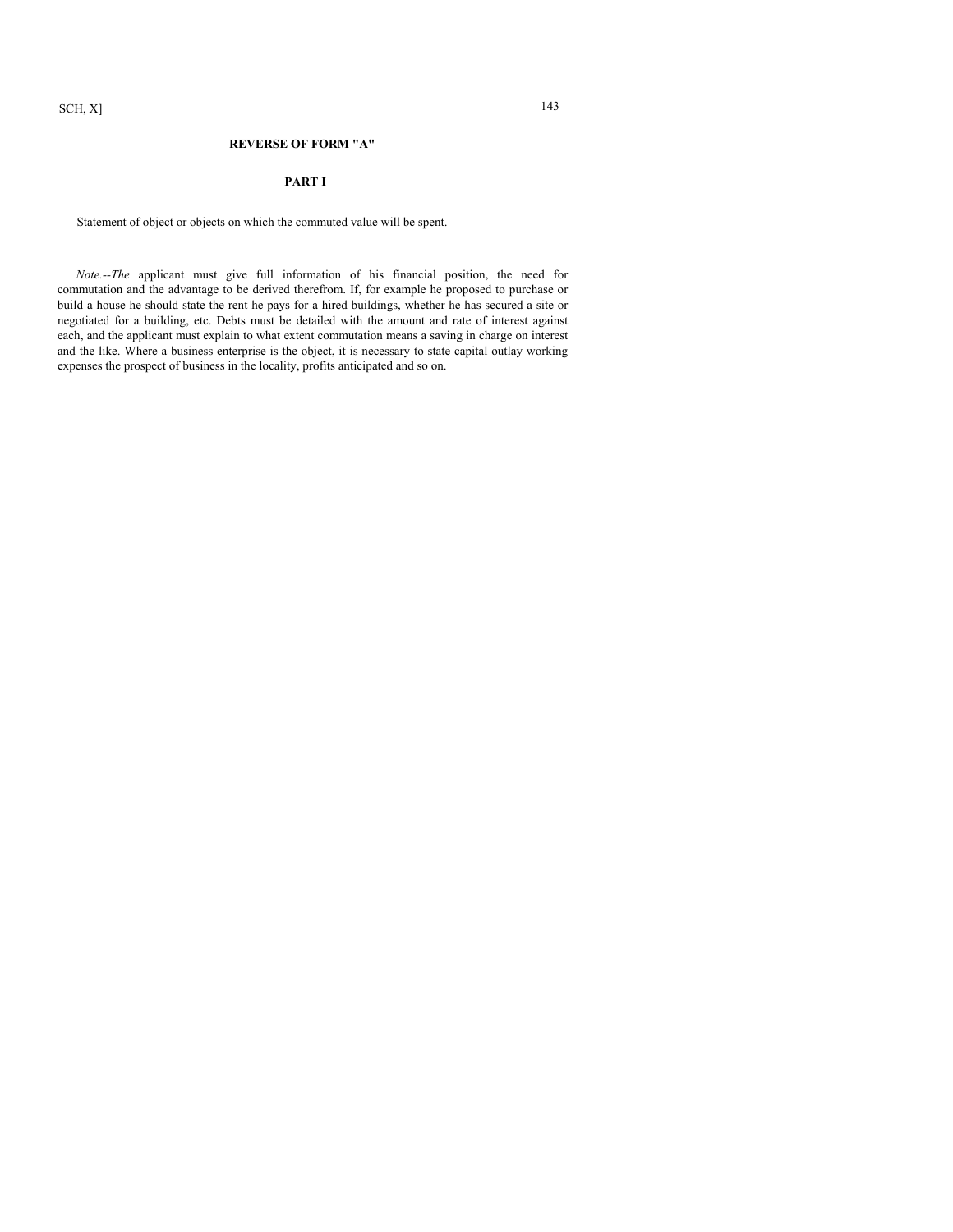| [SCH.X |
|--------|
|        |

| <b>FORM A--</b> (Continued)                                                           |                                                                                              |  |
|---------------------------------------------------------------------------------------|----------------------------------------------------------------------------------------------|--|
| Object                                                                                | Estimate of cost with<br>full details                                                        |  |
|                                                                                       |                                                                                              |  |
|                                                                                       |                                                                                              |  |
| 3. Education of children or dependents                                                |                                                                                              |  |
|                                                                                       |                                                                                              |  |
|                                                                                       |                                                                                              |  |
|                                                                                       |                                                                                              |  |
|                                                                                       |                                                                                              |  |
| PART II                                                                               |                                                                                              |  |
|                                                                                       | Forwarded to                                                                                 |  |
|                                                                                       | (here enter the designation and address of the sanctioning<br>authority).                    |  |
| as stated below: -                                                                    | 2. Subject to the Medical Authority's recommending commutation, the lump sum payable will be |  |
| Sum payable, if the commutation becomes                                               | (a) On the basis of normal age                                                               |  |
| absolute before the applicant's birthday, which<br>falls on.                          |                                                                                              |  |
|                                                                                       | (b) On the basis of normal age                                                               |  |
|                                                                                       |                                                                                              |  |
|                                                                                       | Rs                                                                                           |  |
|                                                                                       | (c) On the basis of normal age plus                                                          |  |
|                                                                                       |                                                                                              |  |
|                                                                                       | $1(d)$ Deleted.                                                                              |  |
|                                                                                       | $^{1}$ (e) Deleted.                                                                          |  |
|                                                                                       | $(t)$ Deleted.                                                                               |  |
| Sum payable, if the commutation becomes                                               | (a) On the basis of normal age                                                               |  |
| absolute after the applicant's next birthday but<br>before his next birthday but one. |                                                                                              |  |
|                                                                                       | (b) On the basis of normal age plus                                                          |  |
|                                                                                       |                                                                                              |  |
|                                                                                       | c) On the basis of normal age plus                                                           |  |
|                                                                                       |                                                                                              |  |

1. Deleted vide SRO-S67 dated 30-11-1971.